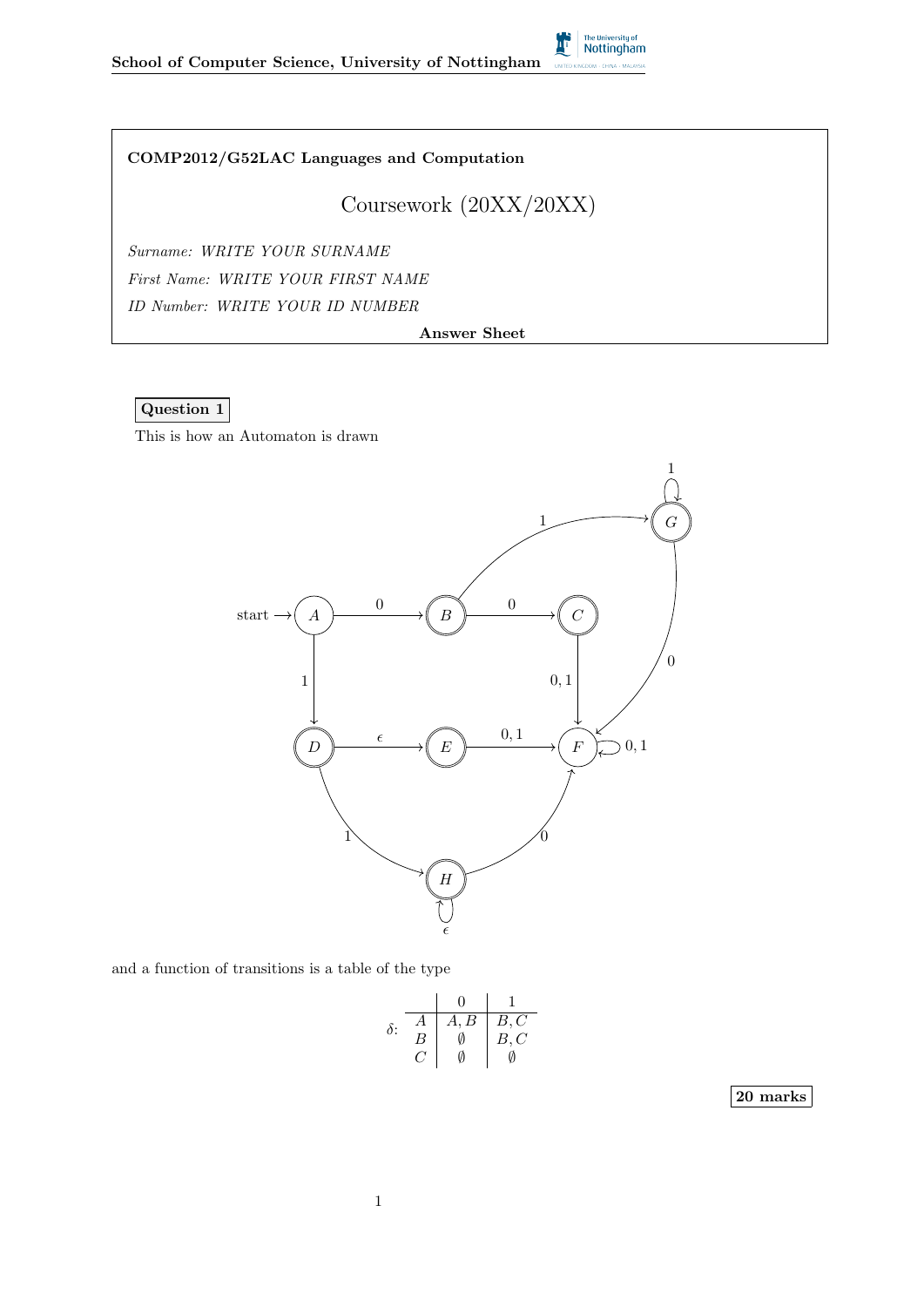The table to check the equivalence of two Automata is of the type

|            | a.         | Ь          |
|------------|------------|------------|
| $s_1, q_1$ | $s_1, q_1$ | $s_2, q_2$ |
|            | FS, FS     | IS, IS     |
| $s_2, q_2$ | $s_3, q_3$ | $s_1, q_1$ |
|            | FS, FS     | IS, IS     |
| $s_3, q_3$ | $s_2, q_4$ | $s_3, q_3$ |
|            | IS, IS     | IS, IS     |
| $s_2, q_4$ | $s_3, q_3$ | $s_1, q_1$ |
|            | IS, IS     | FS, FS     |

A Turing Machine is also drawn as an Automaton

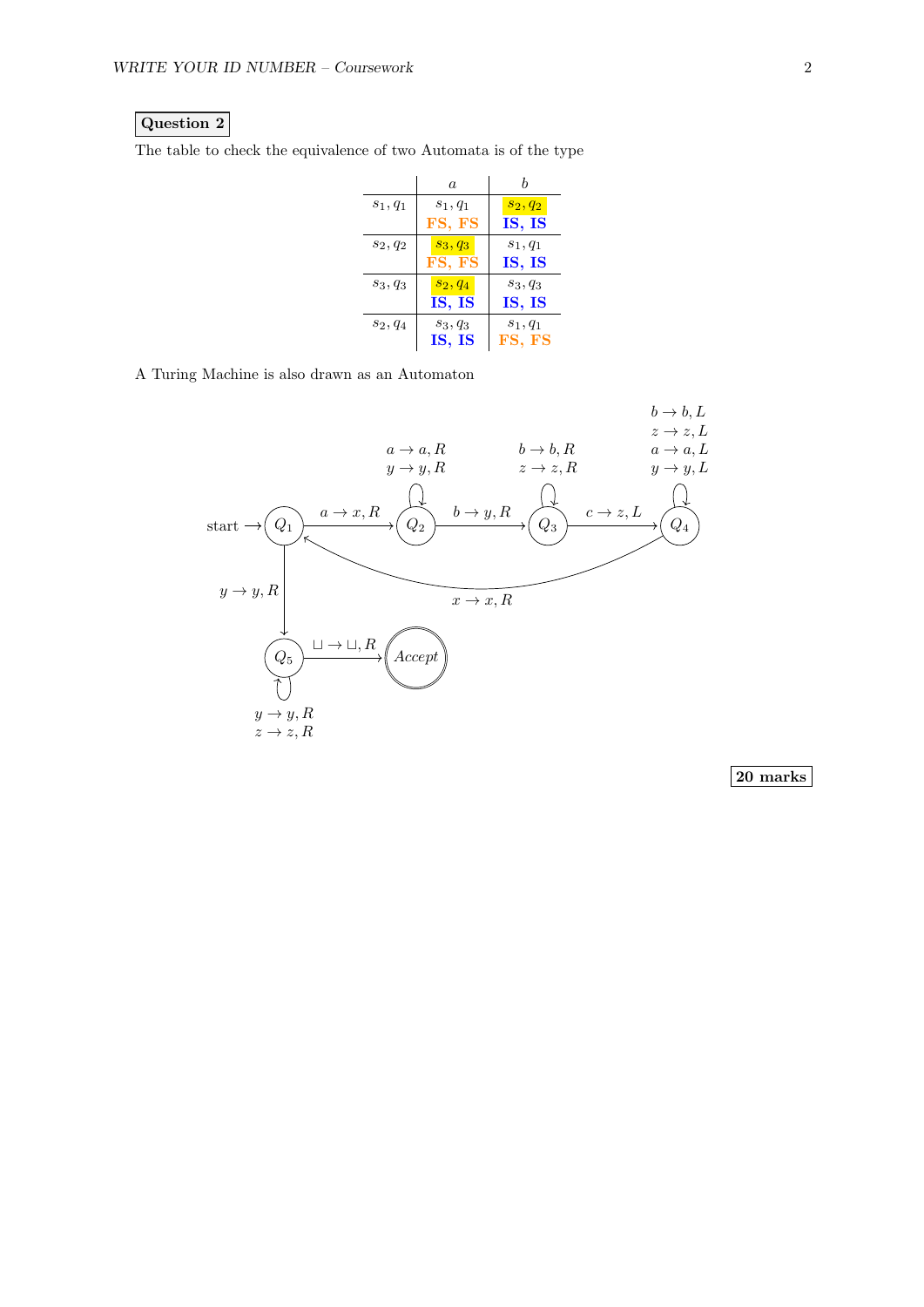This is the notation to indicate a Grammar

$$
G = (\{S, A, B\}, \{a, b\}, S, P)
$$

with production rules  $P$  equal to

$$
S \to ASA|aBA \to B|SB \to b|\epsilon
$$

and when transformations are made, we may indicate them as step 1: Let us remove the null productions.

step  $0:W_0 = {B}$  ${\bf step} \; {\bf 1} \; {\bf :} W_1 = \{ S, A, B \}$  ${\bf step} \,\, {\bf 2} \,\,{:} W_2 = \{S,A,B\}$ 

The set of nullable variables is  $W = \{S, A, B\}.$ 

We may also present the algorithm in the following way

 $\textbf{step 0 :} W_0 = \{B\}$  $\textbf{step 1:} W_1 = \{S, A, B\}$  ${\bf step} \,\, {\bf 2} \,\,{:} W_2 = \{ S, A, B \}$ 

step 2: Let us remove the unit productions. ...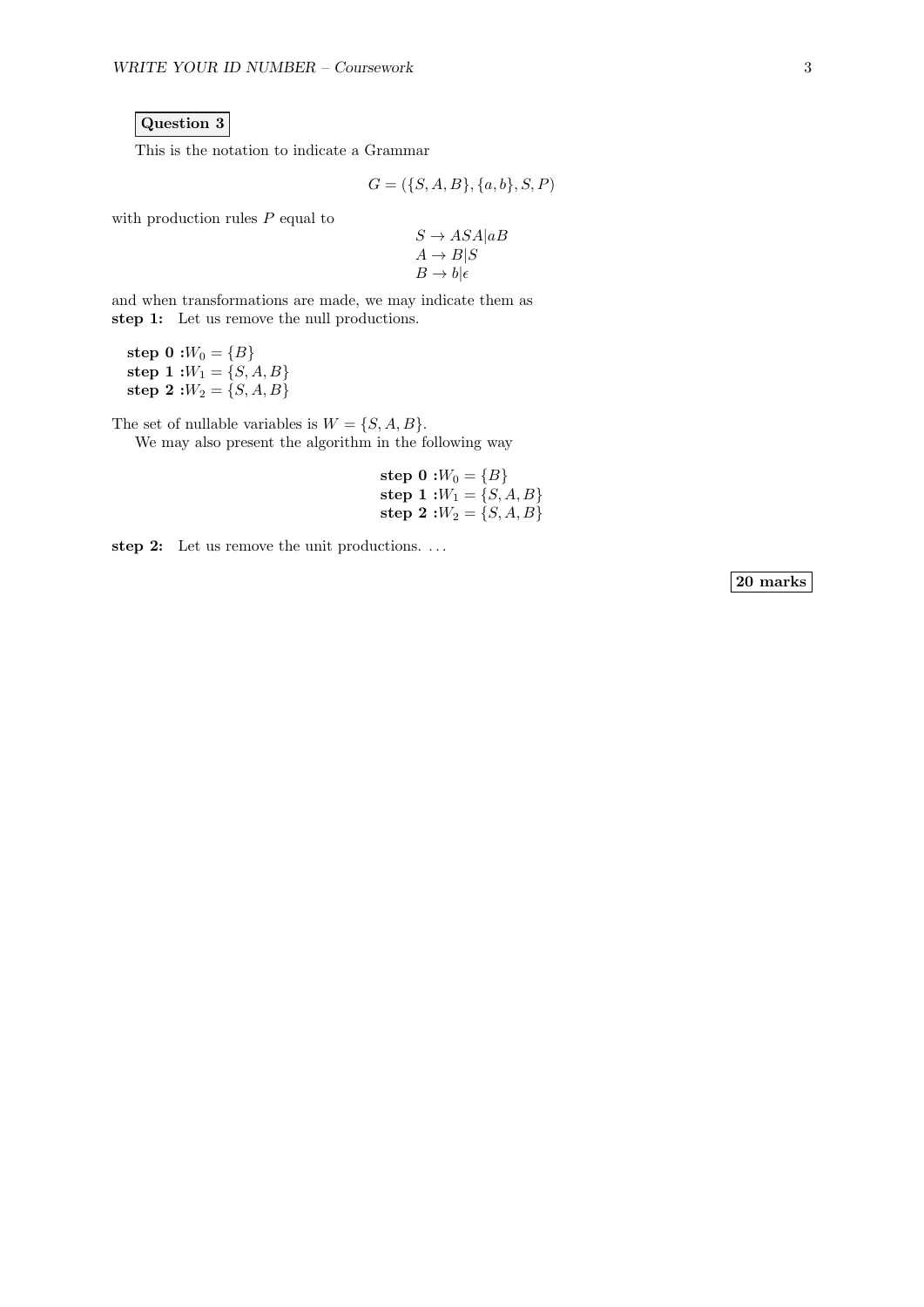A single state Pushdown Automaton is drawn like a Finite Automaton



This is an example of acceptance procedure by  $\vdash$  notation

$$
\epsilon, \mathbf{S} \to \mathbf{OCC} : (Q, 010000, S) \vdash (Q, 010000, 0CC) \n\mathbf{0}, \mathbf{0} \to \epsilon : (Q, 010000, 0CC) \vdash (Q, 10000, CC) \n\epsilon, \mathbf{C} \to \mathbf{1S} : (Q, 10000, CC) \vdash (Q, 10000, 1SC) \n\mathbf{1}, \mathbf{1} \to \epsilon : (Q, 10000, 1SC) \vdash (Q, 0000, SC) \n\epsilon, \mathbf{S} \to \mathbf{OCC} : (Q, 0000, SC) \vdash (Q, 0000, 0CCC) \n\mathbf{0}, \mathbf{0} \to \epsilon : (Q, 0000, 0CCC) \vdash (Q, 000, CCC) \n\mathbf{0}, \mathbf{0} \to \epsilon : (Q, 0000, CCC) \vdash (Q, 000, 0CC) \n\mathbf{0}, \mathbf{0} \to \epsilon : (Q, 000, 0CC) \vdash (Q, 00, CC) \n\epsilon, \mathbf{C} \to \mathbf{0} : (Q, 00, CC) \vdash (Q, 00, 0C) \n\mathbf{0}, \mathbf{0} \to \epsilon : (Q, 00, 0C) \vdash (Q, 0, 0)
$$
  
\n\epsilon, \mathbf{C} \to \mathbf{0} : (Q, 0, C) \vdash (Q, 0, 0)  
\n\mathbf{0}, \mathbf{0} \to \epsilon : (Q, 0, 0) \vdash (Q, \epsilon, \epsilon)